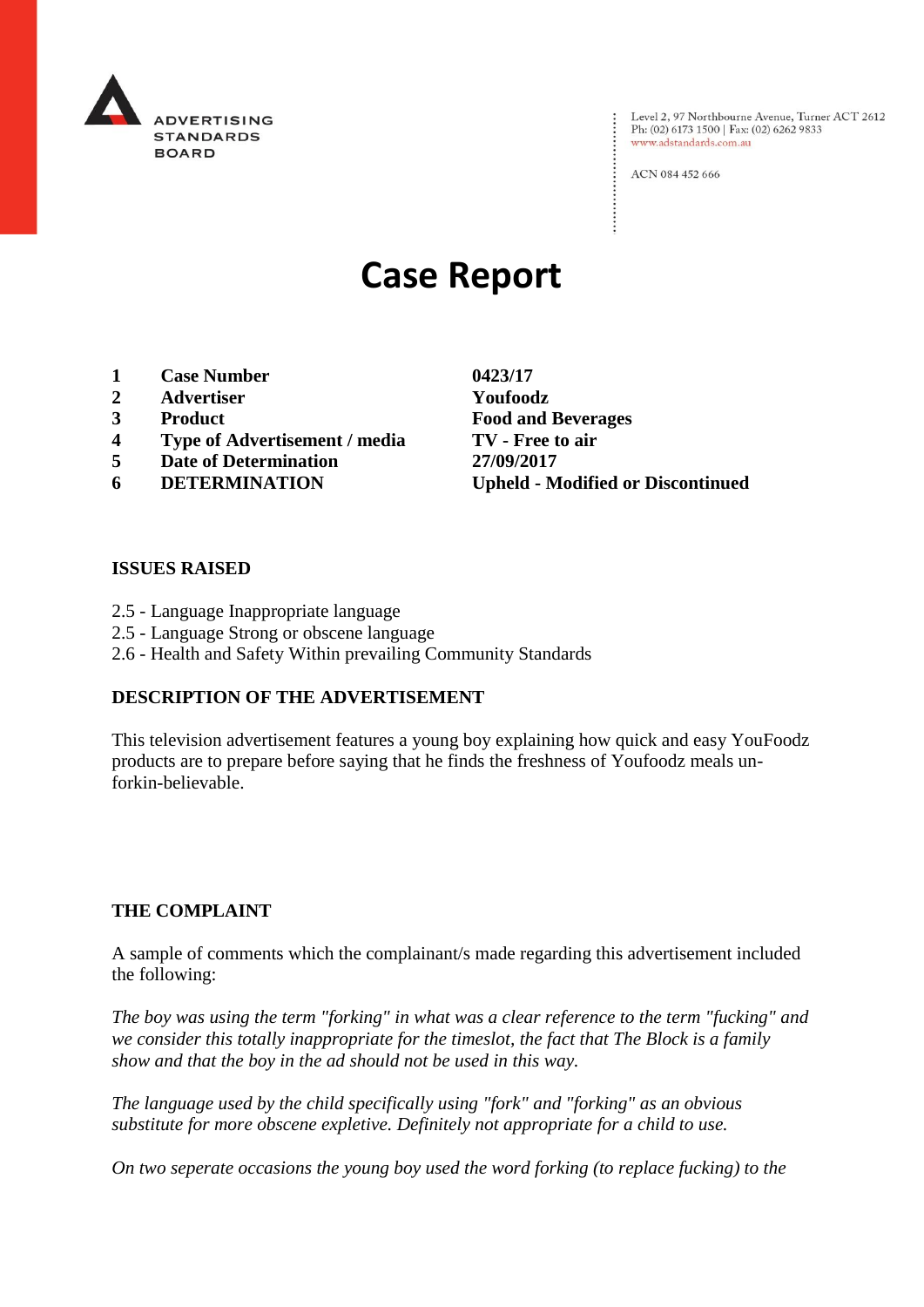*extent where my wife and I were convinced he had actually said fucking. This is family time television and definitely makes out that this is acceptable language for young people to use.*

*It's quite obvious he was saying f\*cking.*

*I object to a child being filmed saying the word forking twice making it sound a lot like the swear word fucking.*

### **THE ADVERTISER'S RESPONSE**

Comments which the advertiser made in response to the complainant/s regarding this advertisement include the following:

*In response to your notification of complaint(s) raising issues under Section 2 (namely Section 2.5) of the AANA Advertiser Code of Ethics, Youfoodz has considered all issues highlighted in the complaints relating to Section 2 of the Code and does not agree that the advertisement has breached any aspect of Section 2 of the Code.*

*We have addressed all parts of Section 2 of the AANA Advertiser Code of Ethics below:*

*Section 2.1 - Discrimination or vilification: Not agreed. This advertisement does not discriminate against age, men, women, gender, religion, sexual preference or on the grounds of disability or mental illness, ethnicity, race or nationality, physical characteristics, lifestyle choices or occupation.*

*Section 2.2 - Exploitative and degrading: Not agreed. This advertisement does not feature content of or depict children, men or women in any way that is exploitative or degrading.*

*Section 2.3 – Violence: Not agreed. This advertisement does not feature violence, cruelty, bullying, graphic content or unacceptable behaviours.*

*Section 2.4 - Sex, sexuality and nudity: Not agreed. This advertisement does not feature sex, sexuality or nudity.*

*Section 2.5 – Language: Not agreed. This advertisement does not include any strong or obscene terms. The advertisement does feature the word 'forkin' in a light-hearted, tonguein-cheek manner that is appropriate in the context of a kitchen, and that we sell ready-made meal company and a fork is needed to consumer our meals. It is not used in conjunction with offensive imagery or in an aggressive way.*

*Section 2.6 - Health and Safety: Not agreed. This advertisement does not include a depiction of drugs, smoking, drinking or gambling. Nor does it include bullying, unsafe driving, unsafe behaviour, fantastical elements, safety in the home, protective gear or any other health and safety issues.*

*Section 2.7 Distinguishable as advertising: Not agreed. It is clear to the relevant audience that the content is commercial in nature.*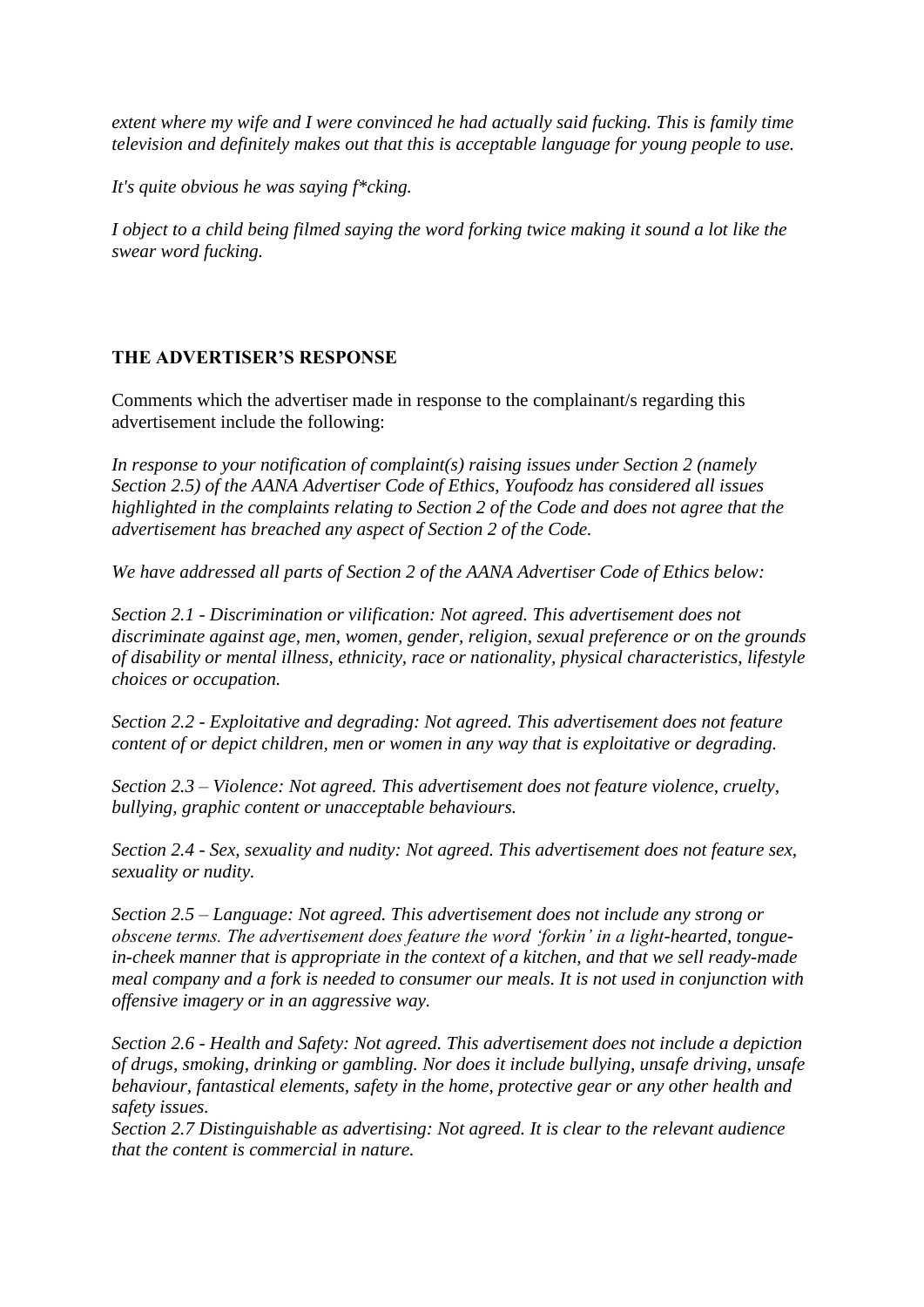#### **THE DETERMINATION**

The Advertising Standards Board (the "Board") considered whether this advertisement breaches Section 2 of the AANA Advertiser Code of Ethics (the "Code").

The Board noted the complainants' concerns that the advertisement depicts a young boy saying 'forking' in a manner designed to make it appear he is saying 'fucking' which is not appropriate language for a young boy, and not appropriate for children to hear.

The Board viewed the advertisement and noted the advertiser's response.

The Board considered whether the advertisement was in breach of Section 2.5 of the Code. Section 2.5 of the Code states: "Advertising or Marketing Communications shall only use language which is appropriate in the circumstances (including appropriate for the relevant audience and medium). Strong or obscene language shall be avoided".

The Board noted that this television advertisement features a young boy saying that the advertised product took 'two forking minutes' to prepare and that its freshness is 'un-forkinbelievable'.

The Board noted the complainants concerns regarding a young boy saying a word which sounds very close to a strong swear word.

The Board noted it had previously dismissed similar complaints about an advertisement featuring a young girl saying, "Well beep me" in case 0129/12 where:

"The Board accepted that the inference of a young girl swearing could be considered offensive by some members of the community. The Board considered that although the simultaneous use of the car horn and the young girl saying 'beep' is an intended reference to an obscene word, an actual obscenity is not used and the term 'beep' in itself is not strong or obscene."

The Board noted that the current advertisement opens on the text, "Forkin' Fresh" on screen in large black letters against a white background and that the actual word used by the boy is "forkin'". A minority of the Board noted that the manner in which the boy speaks the word "forkin'" does sound very close to the word, "fucking" but considered that the opening text makes it clear that the descriptor is "forkin'" and not "fucking" and overall the advertisement is playing on the well-known behaviour of celebrity chef Gordon Ramsey but it is clear that the boy is not actually swearing. The minority of the Board noted that advertisers should take care when using children in advertisements to mimic the behaviour of adults but considered that the actual content of the advertisement does not use strong or obscene language and overall the language used is not inappropriate in the circumstances.

The majority of the Board however noted that whilst most members of the community would not expect a child to actually say the word "fucking" in a television advertisement, in the Board's view the way the young boy says the word "forkin'" makes it sound very close to the